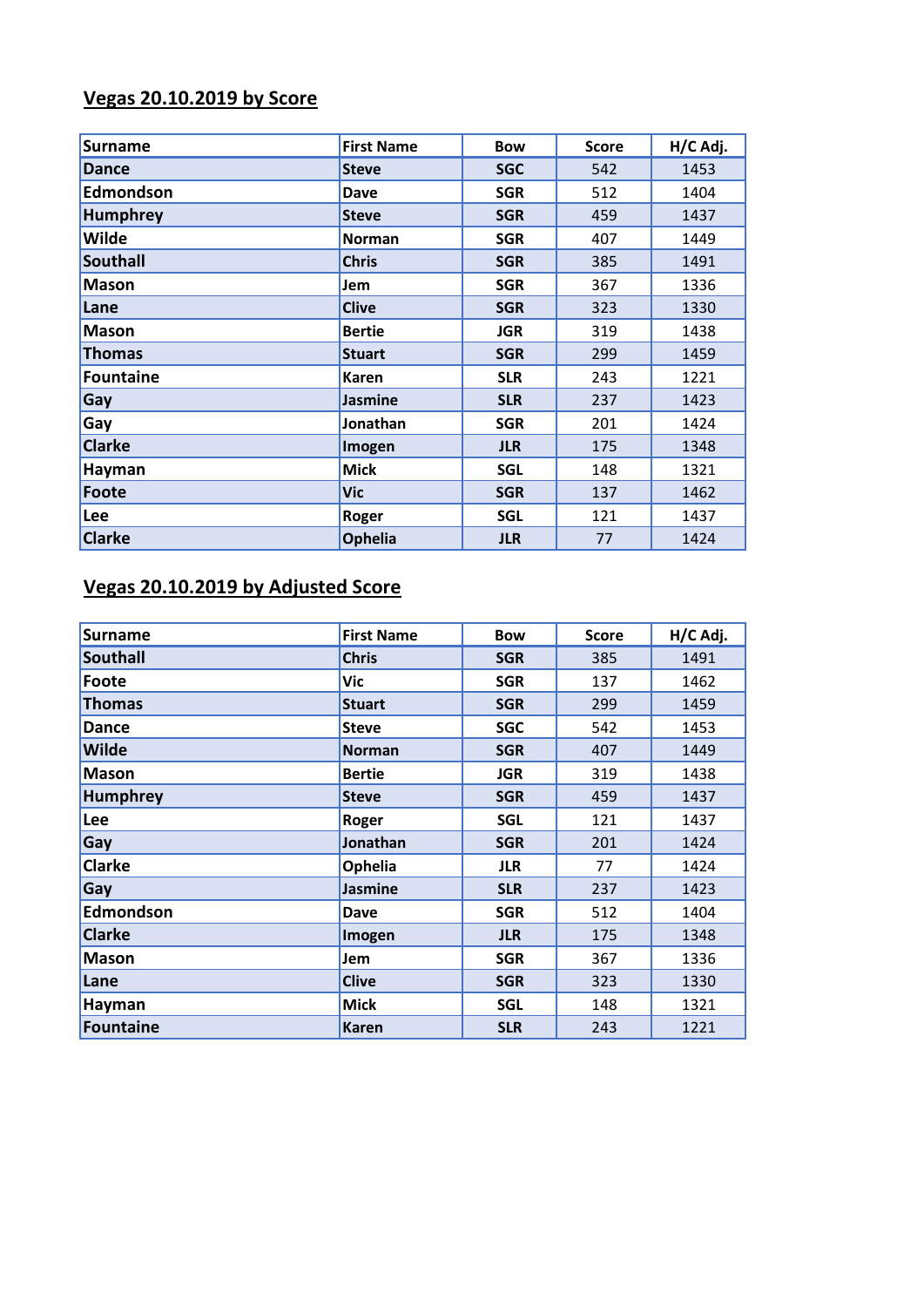### **Worcester 17.11.2019 by Score**

| <b>Surname</b>   | <b>First Name</b> | <b>Bow</b> | <b>Score</b> | H/C Adj. |
|------------------|-------------------|------------|--------------|----------|
| <b>Fowler</b>    | <b>Chris</b>      | <b>SGC</b> | 299          | 1440     |
| <b>Dance</b>     | <b>Steve</b>      | <b>SGC</b> | 283          | 1438     |
| <b>Edmondson</b> | <b>Dave</b>       | <b>SGR</b> | 273          | 1425     |
| <b>Wilde</b>     | <b>Norman</b>     | <b>SGR</b> | 238          | 1444     |
| <b>Bannon</b>    | <b>Sean</b>       | <b>SGR</b> | 233          | 1432     |
| John             | Yvonne            | <b>SLR</b> | 233          | 1426     |
| <b>Thomas</b>    | <b>Stuart</b>     | <b>SGR</b> | 231          | 1453     |
| <b>Humphrey</b>  | <b>Steve</b>      | <b>SGR</b> | 229          | 1416     |
| Webb             | Dan               | <b>SGR</b> | 219          | 1406     |
| <b>Southall</b>  | <b>Chris</b>      | <b>SGR</b> | 218          | 1421     |
| Cooper           | <b>Matthew</b>    | <b>SGR</b> | 214          | 1392     |
| Garney           | <b>Bryan</b>      | <b>SGR</b> | 206          | 1473     |
| <b>Mason</b>     | Jem               | <b>SGR</b> | 206          | 1390     |
| Hall             | <b>Steve</b>      | <b>SGR</b> | 200          | 1403     |
| Gay              | Jonathan          | <b>SGR</b> | 184          | 1440     |
| <b>Fountaine</b> | <b>Karen</b>      | <b>SLR</b> | 180          | 1367     |
| <b>Buckland</b>  | <b>Spencer</b>    | <b>SGR</b> | 160          | 1444     |
| Gay              | <b>Jasmine</b>    | <b>SLR</b> | 149          | 1399     |
| John             | <b>David</b>      | <b>SGR</b> | 109          | 1370     |
| <b>Thomas</b>    | <b>Oliver</b>     | <b>JGR</b> | 103          | 1447     |
| <b>Clarke</b>    | <b>Ophelia</b>    | <b>JLR</b> | 77           | 1426     |

## **Worcester 17.11.2019 by Adjusted Score**

| <b>Surname</b>   | <b>First Name</b> | <b>Bow</b> | <b>Score</b> | H/C Adj. |
|------------------|-------------------|------------|--------------|----------|
| <b>Garney</b>    | <b>Bryan</b>      | <b>SGR</b> | 206          | 1473     |
| <b>Thomas</b>    | <b>Stuart</b>     | <b>SGR</b> | 231          | 1453     |
| <b>Thomas</b>    | <b>Oliver</b>     | <b>JGR</b> | 103          | 1447     |
| Wilde            | Norman            | <b>SGR</b> | 238          | 1444     |
| <b>Buckland</b>  | <b>Spencer</b>    | <b>SGR</b> | 160          | 1444     |
| Gay              | Jonathan          | <b>SGR</b> | 184          | 1440     |
| <b>Fowler</b>    | <b>Chris</b>      | <b>SGC</b> | 299          | 1440     |
| <b>Dance</b>     | <b>Steve</b>      | <b>SGC</b> | 283          | 1438     |
| <b>Bannon</b>    | Sean              | <b>SGR</b> | 233          | 1432     |
| John             | Yvonne            | <b>SLR</b> | 233          | 1426     |
| <b>Clarke</b>    | <b>Ophelia</b>    | <b>JLR</b> | 77           | 1426     |
| Edmondson        | <b>Dave</b>       | <b>SGR</b> | 273          | 1425     |
| <b>Southall</b>  | <b>Chris</b>      | <b>SGR</b> | 218          | 1421     |
| <b>Humphrey</b>  | <b>Steve</b>      | <b>SGR</b> | 229          | 1416     |
| Webb             | Dan               | <b>SGR</b> | 219          | 1406     |
| Hall             | <b>Steve</b>      | <b>SGR</b> | 200          | 1403     |
| Gay              | <b>Jasmine</b>    | <b>SLR</b> | 149          | 1399     |
| Cooper           | <b>Matthew</b>    | <b>SGR</b> | 214          | 1392     |
| <b>Mason</b>     | <b>Jem</b>        | <b>SGR</b> | 206          | 1390     |
| John             | <b>David</b>      | <b>SGR</b> | 109          | 1370     |
| <b>Fountaine</b> | <b>Karen</b>      | <b>SLR</b> | 180          | 1367     |